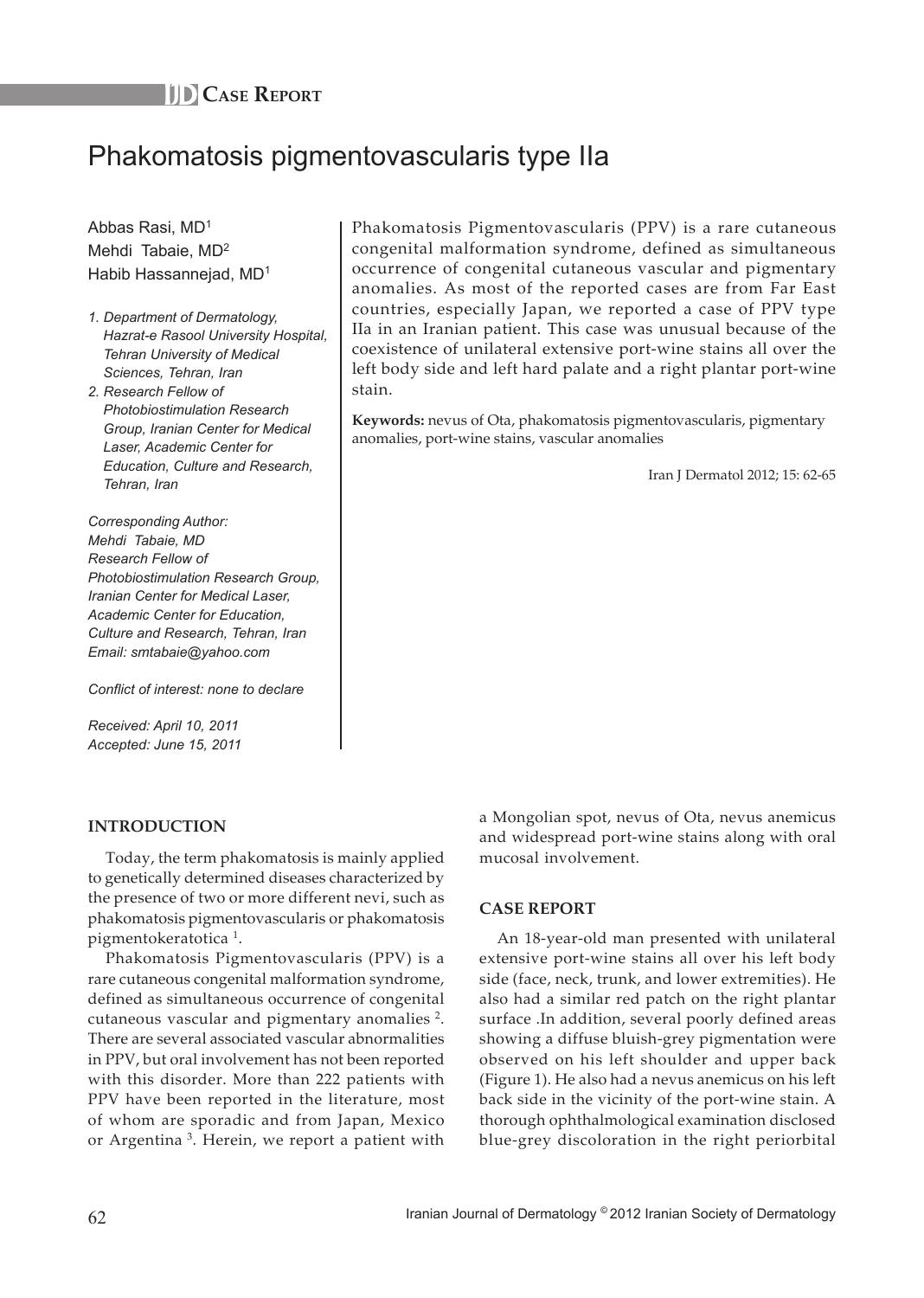

**Figure 1.** Diffuse bluish-grey pigmentation were observed on his left shoulder and upper back

area associated with bluish discoloration of the ipsilateral sclera, a finding consistent with the nevus of Ota (Figure 2). On further examination, a nevus flammeus was found on his left hard palate (Figure 3). His parents were not consanguineous and there was no family history of similar or other skin disorders. No other abnormalities were observed on general physical and neurological examination. Thus, he did not have Sturge-Weber syndrome and had not taken anticonvulsants. He also had normal mental and physical development. Based on the clinical findings, a diagnosis of PPV type IIa was made.

#### **Discussion**

PPV was first described by Ota et al in 1947<sup>2</sup>. In the past, this entity was classified into four types



**Figure 2.** Bluish discoloration of the ipsilateral sclera, a finding consistent with nevus of Ota



**Figure 3.** Nevus flammeus was found on the left hard palate

according to the main pigmented lesion  $4-6$ . Among the known subtypes of PPV, type II is the most common form (80%). Types I, III, and IV are rare and only a few cases of each type are reported in the literature<sup>7</sup>. This classification is as follows:

Type I=nevus flammeus + pigmented linear epidermal nevus

Type II=Nevus flammeus + blue spots ± nevus anemicus

Type III=nevus flammeus + nevus spilus ± nevus anemicus

Type IV=nevus flammeus + blue spots + nevus spilus  $\pm$  nevus anemicus  $\frac{8}{3}$ 

Type V=cutis marmorata telangiectatica congenita and blue spots<sup>9</sup>.

Each type has been further classified into two subdivisions: (a) cutaneous involvement only, and (b) cutaneous and systemic involvement.

Recently, Happle proposed a new simpler classification for PPVs which divides PPVs into four groups;

*Phakomatosis cesioflammea:* this type is characterized by coexistence of one or more aberrant blue spots and one or more port-wine stains. The pigmentary nevus of phakomatosis cesioflammea can correspond to a nevus of Ota, a nevus of Ito, or a Mongolian spot.

*Phakomatosis spilorosea:* it is characterized by the coexistence of nevus spilus of a macular type and a pale-pink nevus (unlike the purple hue of the nevus flammeus). Another type of associated pigmentary spot in the subtype of phakomatosis spilorosea is nevus spilus.

*Phakomatosis cesiomarmorata:* This type is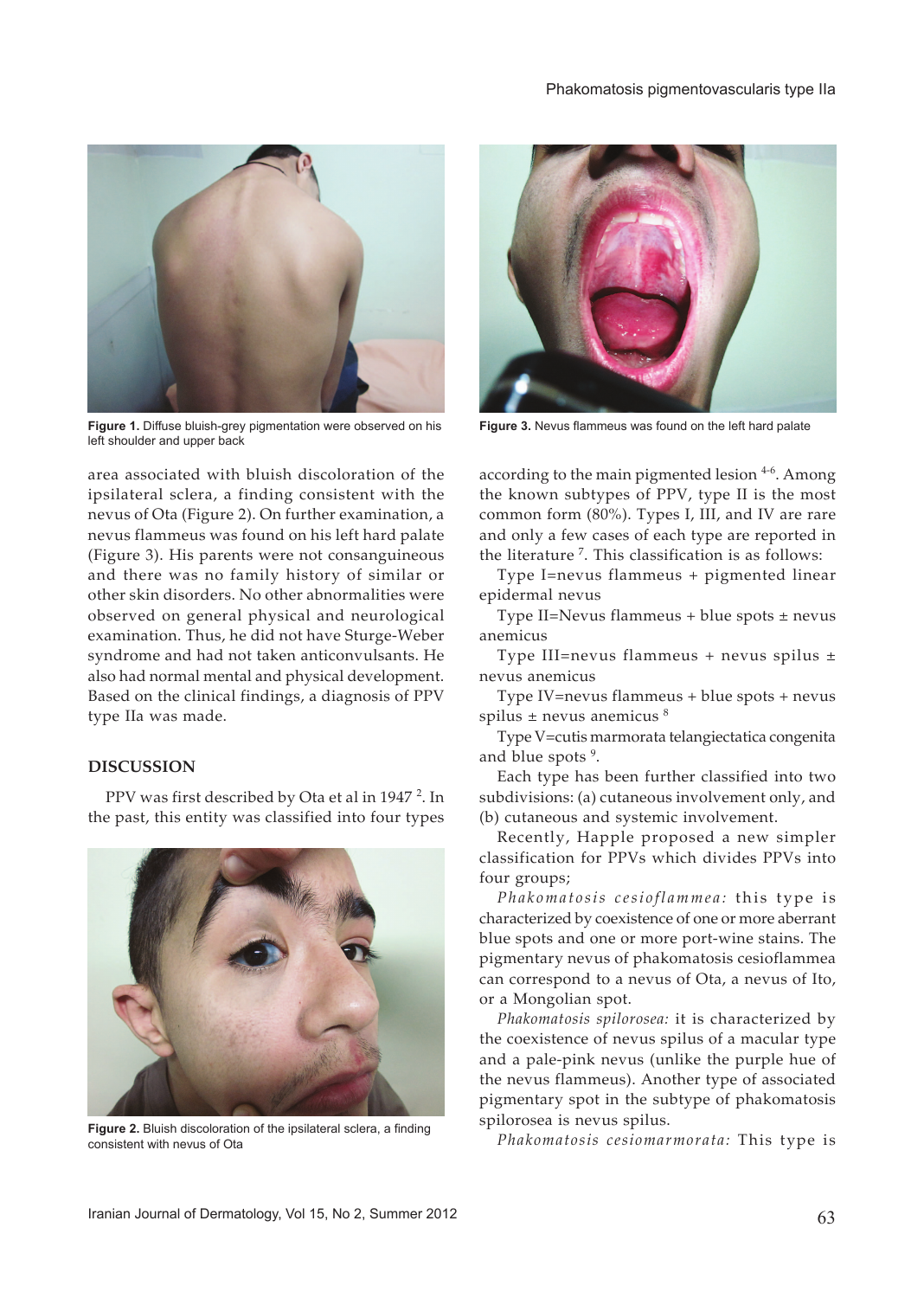characterized by the association of a blue spot with cutis marmorata telangiectatica.

The fourth group is comprised of unclassifiable PPV. In addition, within the unclassified phakomatosis, café-au-lait spots have been reported and are generally large in size 10.

The vascular component of PPV may manifest itself as paired patches of port-wine stain and nevus anemicus. Phakomatosis cesioflammea is always associated with nevus flammeus, which is why nevus roseus has been proposed to represent a distinct type of vascular nevus  $11$ . It shows a pale pink colour similar to that of a salmon patch throughout life.

Nevus anemicus is sometimes associated with port-wine stains in types II, III and IV. Clinically, a nevus anemicus is a hypopigmented patch similar to vitiligo. However, it is not a disease of the pigmentary system, but rather a localized physiological state of permanent vasoconstriction.

While the pigmentary component may manifest itself as paired patches of hyperpigmented and depigmented nevi, the melanocytic component is usually in the form of dermal melanocytosis, including ocular melanosis, aberrant Mongolian spots, nevus of Ota, nevus spilus, and verrucose epidermal nevus 4,7,8,12-14.

Central nervous system, eye and skeletal abnormalities are the most frequent systemic complications in PPV. Our case was classified as PPV type IIa for the coexistence of port-wine stains, nevus of Ota and Mongolian spot without systemic involvement.

The pathogenesis of PPV is still unknown. Hasegawa and Yasuhara considered the entity to be a developmental abnormality of the vasomotor nerves and melanocytes derived from the neural crest<sup>6</sup>. Several investigators have proposed the concept of twin spotting as the genetic basis of PPV 15-17. Happle, Steijlen and Tadini suggest that this syndrome arises as a result of a twinspot phenomenon, namely, the occurrence of two different mutant patches involving two adjacent or corresponding areas of the body 15,18,19. The prognosis of PPV varies between individuals 20.

The treatment of PPV is conservative <sup>21</sup>. PPV without systemic complications is benign and requires no treatment. The patient's quality of life may be improved by treating nevus flammeus using a pulsed dye laser and pigmentary nevi using Q-switched lasers. Some authors suggest that the pigmentary nevi should be treated first <sup>22,23</sup>.

# **References**

- 1. Happle R. Neurocutaneous diseases. In: Freedberg IM, Eisen AZ, Wolff K, Austen KF, Goldsmith LA, Katz SI,eds. Fitzpatrick s Dermatology in General medicine.6<sup>th</sup> ed. New York; McGraw-Hill; 2003: 1806-21.
- 2. Ota M, Kawamura T, Ito N. Phakomatosis pigmentovascularis (Ota). Jpn J Dermatol 1947; 52: 1-3.
- 3. Fernández-Guarino M, Boixeda P, de Las Heras E, et al. Phacomatosis pigmentovascularis: Clinical findings in 15 patients and review of the literature. J Am Acad Dermatol 2008; 58: 88-93.
- 4. Van Gysel D, Oranje AP, Stroink H, Simonsz HJ. Phakomatosis pigmentovascularis. Pediatr Dermatol 1996; 13: 33-5.
- 5. Hasegawa Y,Yasuhara M. A variant of phakomatosis pigmentovascularis. Skin Res 1979; 21: 178-86.
- 6. Hasegawa Y,Yasuhara M. Phakomatosis pigmentovascularis type IVa. Arch Dermatol 1985; 121: 651-5.
- 7. Du LC, Deplaporte E, Catteau B, et al. Phakomatosis pigmentovascularis type II. Eur J Dermatol 1998; 8: 569-72.
- 8. Mandt N, Blume-Peytavi U, Pfrommer C, et al. Phakomatosis pigmentovascularis type IIa. J Am Acad Dermatol 1999; 40: 318-21.
- 9. Torrelo A, Zambrano A, Happle R. Cutis marmorata telangiectatica congenita and extensive Mongolian spots: type V phakomatosis pigmentovascularis. Br J Dermatol 2003; 148: 342-5.
- 10. Happle R. Phacomatosis pigmentovascularis revisited and reclassified. Arch Dermatol 2005; 141: 385-8.
- 11. Jordaan HF, Happle R. Phakomatosis spilorosea associated with lymphoedema. Br J Dermatol 2008; 159: 489-91.
- 12. Mahroughan M, Mehrgan AH, Mehregan DA. Phakomatosis pigmentovascularis: report of a case. Pediatric Dermatol 1996; 13: 36-8.
- 13. Di Landro A, Tadini L, Marchesi L, Cainelli T. Phacomatosis pigmentovascularis: a new case with renal angiomas and some consideration about the classification. Pediatr Dermatol 1999; 16: 25-30.
- 14. Ruiz-Maldonado R,Tamayo L, Laterza AM, et al. Phakomatosis pigmentovascularis: a new syndrome? Report of four cases. Pediatr Dermatol 1987; 4: 189-96.
- 15. Happle R, Steijlen PM. Phacomatosis pigmentovascularis interpreted as a phenomenon of twin spots. Hautarzt 1989; 40: 721-4.
- 16. Happle R. Mosaicism in human skin: understanding the patterns and mechanisms. Arch Dermatol 1993; 129: 1460-70.
- 17. De las Heras E, Bioxeda JP, Ledo A, Happle R. Paired melanotic and achromic macules in a case of Phacomatosis pigmentovascularis. Am J Med Genet 1997; 70: 336-7.